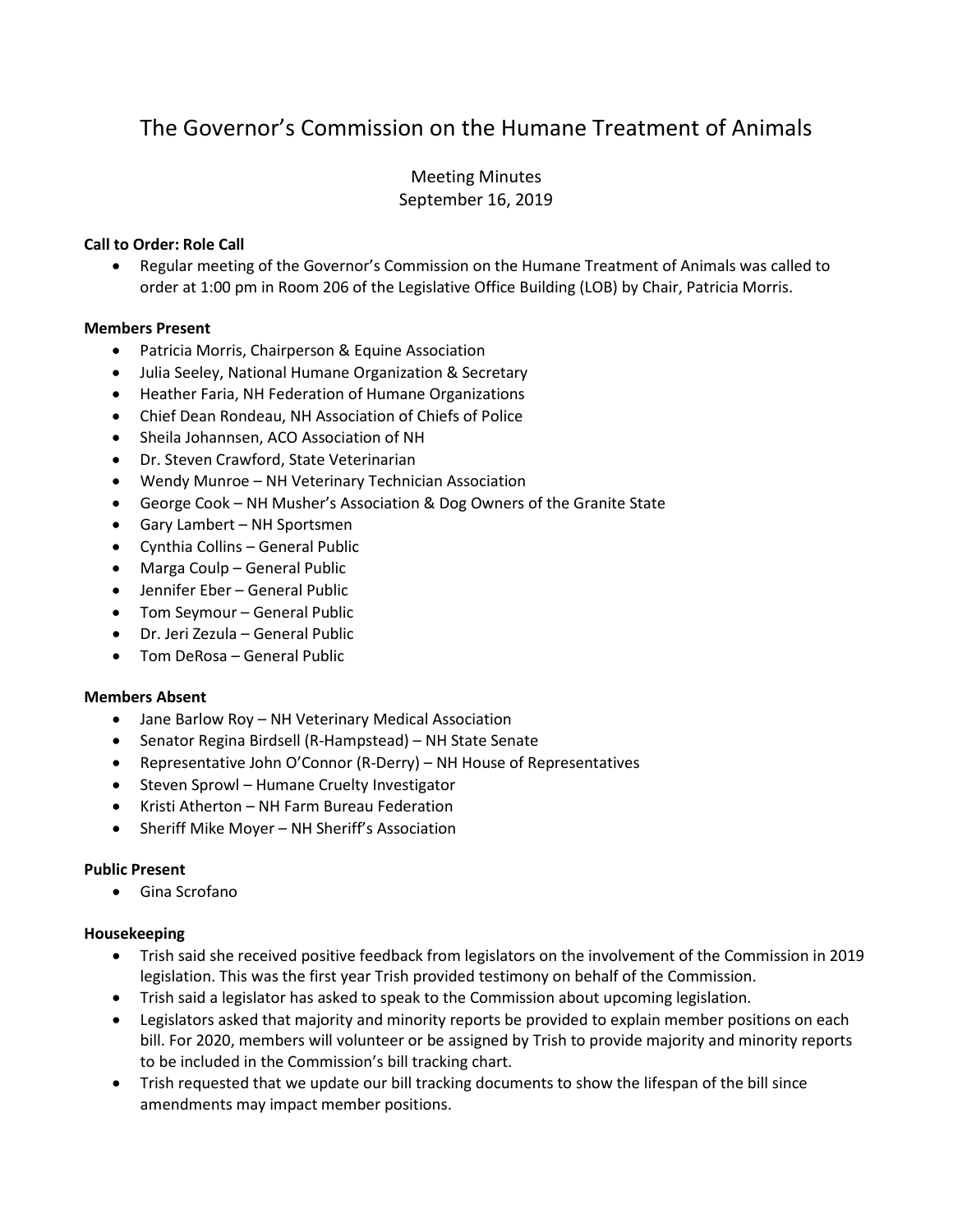- Trish will work to get agendas out sooner. Members will also need to do work between meetings to ensure the meeting time is focused on making final decisions.
- Trish said the Cruelty Committee Report was well received there had never been a comprehensive look at cases in the state.
- Next Steps: Members to review the member roster that was sent with the agenda to confirm if your contact information is correct. Trish to confirm who will be filling the Commission seats for the UNH Extension, NH State Senate, and NH House of Representatives.

# **New Cruelty Cases/Current News**

- Heather provided the following updates:
	- $\circ$  The German Shepperd case is still pending currently in appeal. The case continued through the summer and a hearing expected this month. The dogs were seized in November 2017 and 26 are still in protective custody at NHSPCA.
	- o The Monadnock case is ongoing there will be a hearing in mid-October and 50 labs are still in protective custody.
	- o Per Dr. Zezula, the cocker spaniel case in Durham has been resolved.
	- o There was a rescue of over 100 dogs in Bradford in June. Charges are pending and there is no update on timing for next steps.
- Chief Rondeau provided an update on the Fey/Great Danes case in Wolfeboro:
	- o The defendant was found guilty in District and Superior court. The case was appealed to the Supreme Court and a reply is due in mid-October. This will not be a new trial – the court will only consider the defendant's constitutional challenges. The major issue that was raised is cost (i.e., reimbursement for care of dogs during the District and Superior court trials), though there are over 10 issues/complaints in the appeal.
- Trish requested input from the Commission on a case:
	- o Someone hit a golden retriever with her car and drove off. A Good Samaritan found the dog, called help, and stayed with the dog until it died. The question is, where does the line between negligence and intentional occur? Hitting the dog was negligent, but she knowingly left the scene without the reporting the incident. Does this rise to felony charges?
	- o George asked if the question changes because it wasn't her dog and noted that the dog running at large is against the law. Dr. Zezula said the driver claimed she didn't know what she hit. Chief Rondeau said that current law requires certain conduct after a crash – if you damage property (which includes animals) and you leave the scene without reporting to law enforcement, that's a misdemeanor. She could be charged with felony reckless conduct, but it will depend on whether she knows she hit the dog. It will be problematic that the dog was running loose. Trish said the owner knew the dog regularly got out.
- Next Steps: Members to send cruelty cases to Trish for discussion at future meetings.

## **2019 Enacted Legislation – See chart included with agenda**

## **Senate Bill 77 (passed in House Bill 459)**

[http://gencourt.state.nh.us/bill\\_status/Results.aspx?q=1&txtbillnumber=hb%20459&txtsessionyear=2019](http://gencourt.state.nh.us/bill_status/Results.aspx?q=1&txtbillnumber=hb%20459&txtsessionyear=2019)

- Effective January 1, 2020
- A person charged under this section may petition the court to seek an examination of the animals by a veterinarian licensed under RSA 332-B of his or her choice at the expense of the person charged.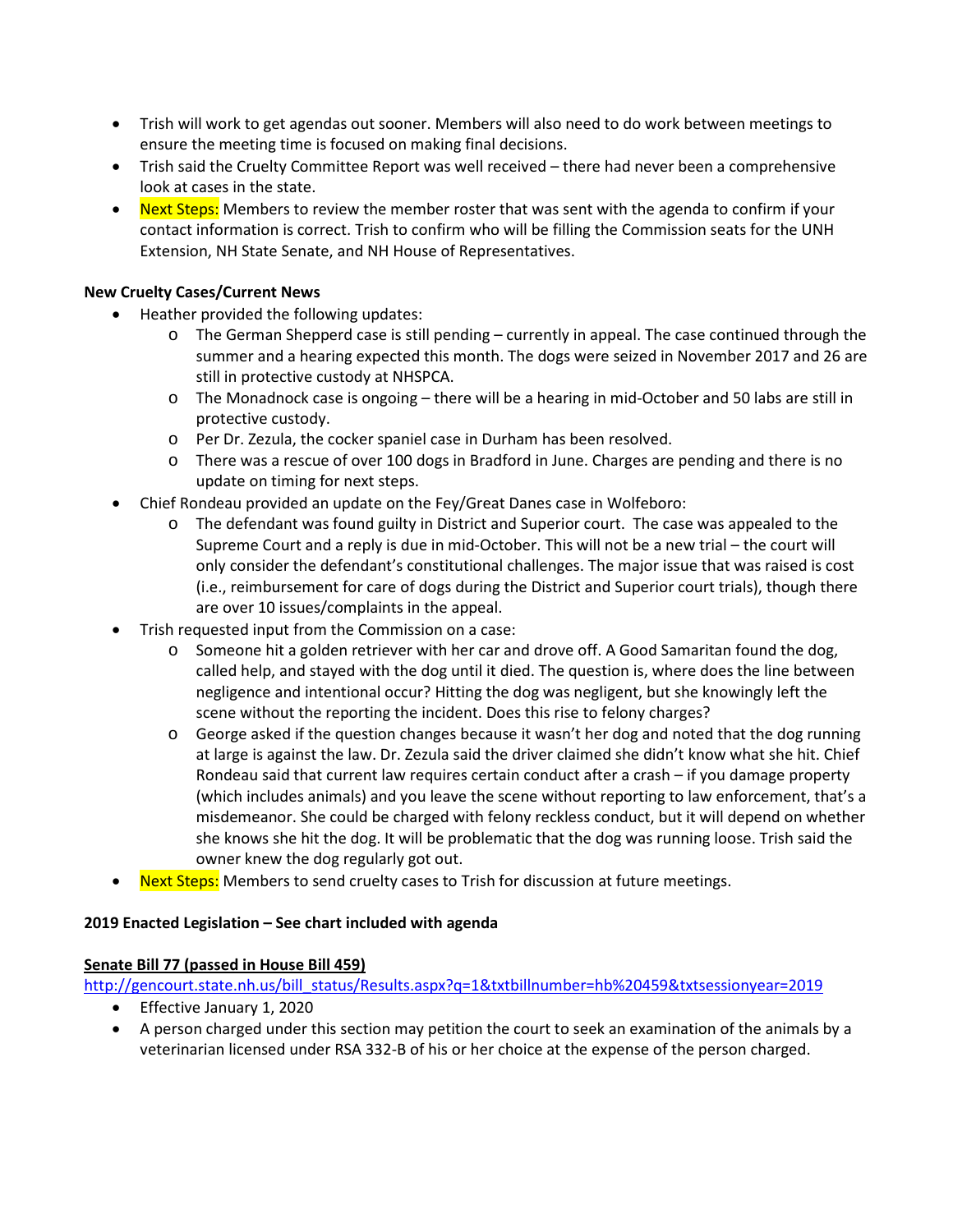- Courts shall give cases in which animals have been confiscated by an arresting officer priority on the court calendar. In cases in which animals have been confiscated by an arresting officer or his or her agency, **a status hearing shall be held by the court within 14 days of the confiscation of the animals.**
- Any person with proof of sole ownership or co-ownership of an animal confiscated by an arresting officer in an animal cruelty case and who is not a defendant or party of interest in the criminal case may petition the court for temporary custody of the animal. The court shall give such person priority for temporary custody of the animal **if the court determines it is in the best interest of the animal's health, safety, and wellbeing**.
- Upon a person's conviction of cruelty to animals, the court shall dispose of the confiscated animal in any manner it decides except in a case in which the confiscated animal is owned or co-owned by persons other than the defendant. If the defendant does not have an ownership interest in the confiscated animal, the court shall give priority to restoring full ownership rights to any person with proof of ownership **if the court determines that such is in the best interest of the animal's health, safety, and wellbeing**. If the confiscated animal is co-owned by the defendant, the court shall give priority to transferring the defendant's interest in the property to the remaining owner or co-owners equitably **if the court determines that such is in the best interest of the animal's health, safety, and wellbeing.**
- No custodian of an animal confiscated under this section shall spay or neuter or otherwise permanently alter the confiscated animal in his or her custody pending final disposition of the court case unless a treating veterinarian deems such procedure necessary to save the life of the animal.
- **The court may prohibit any person convicted of a misdemeanor offense of animal cruelty under RSA 644:8, RSA 644:8-aa, RSA 644:8-b, RSA 644:8-c, or RSA 644:8-d, or violation of RSA 644:8-f from having future ownership or custody of, or residing with other animals for any period of time the court deems reasonable or impose any other reasonable restrictions on the person's future ownership or custody of animals as necessary for the protection of the animals**. **The court shall prohibit or limit any person convicted of a felony offense of animal cruelty under RSA 644:8 or a misdemeanor or felony offense of bestiality under RSA 644:8-g from having future ownership or custody of other animals for a minimum of 5 years, and may impose any other reasonable restrictions on the person's future ownership or custody of, or residing or having contact with animals as necessary for the protection of the animals.** For the purposes of this paragraph, a reasonable restriction on future contact may include limiting a person from engaging in any employment in the care of animals or other similar contact as the court sees fit. Any animal involved in a violation of a court order prohibiting or limiting ownership or custody of animals shall be subject to immediate forfeiture. Any person violating such order may, in addition to being held in criminal contempt of court or subject to a probation violation, be fined in the amount of \$1,000 in any court of competent jurisdiction for each animal held in unlawful ownership or custody.
- If a person convicted of any offense of cruelty to animals appeals the conviction in an initial de novo or subsequent appeal and any confiscated animal remains in the custody of the arresting officer, the arresting officer's agency, or the arresting officer's agency's designee pending disposition of the appeal, in order for the defendant or appellant to maintain a future interest in the animal, the trial or appellate court, after consideration of the income of the defendant or appellant, may require the defendant or appellant to post a bond or other security in an amount not exceeding \$2,000 for each animal in custody for costs expected to be incurred for the board and care of the animal during the trial, trial de novo, or appeal. **Such bond or security shall be posted to the court within 30 days. If such bond or security is not paid within 30 days after the court orders the bond or security to be posted, the animals shall be forfeited to the arresting officer, the arresting officer's agency, or the arresting officer's agency's designee. The court may, for good cause, extend the deadline by no more than 15 days.** If the conviction is affirmed on appeal, the costs incurred for the board and care of the animal, from the date the animal or animals were originally confiscated, shall be paid to the custodial agency from the posted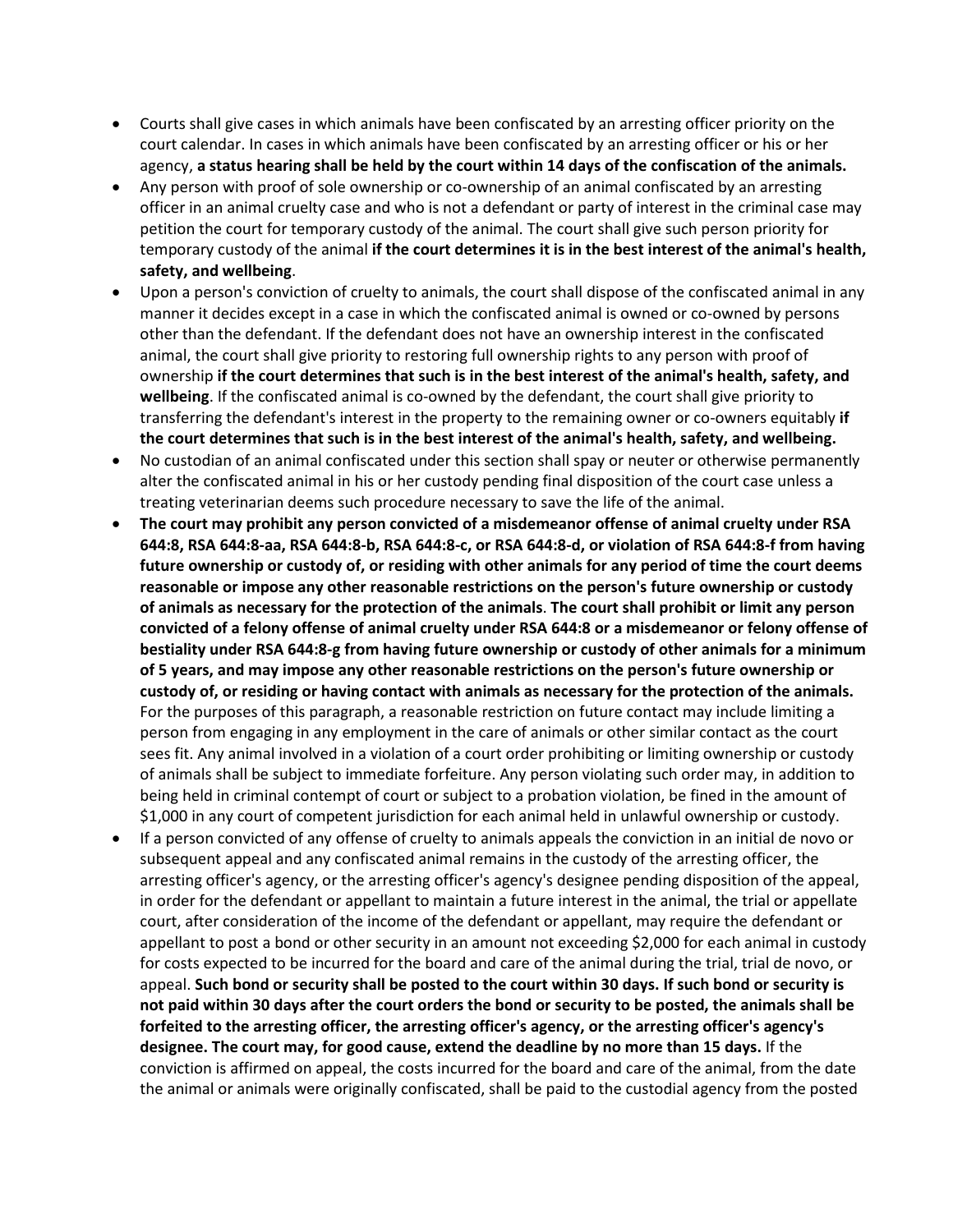security and the balance, if any, shall be returned to the person who posted it. A court shall order the return of any bond or security upon a court approved agreement of the parties, a finding of not guilty, or the reversal of a conviction, unless it is a reversal with remand for further proceeding.

- Rulemaking; Authority; Care of Animals in Custody. **Setting limits for reasonable daily boarding and care costs for animals confiscated under RSA 644:8, IV**
- **No dog, cat, or ferret shall be offered for transfer by a licensee or by any individual without first being protected against infectious diseases using a vaccine approved by the state veterinarian**. No dog, cat, or ferret shall be offered for transfer by a licensee or by any individual unless accompanied by an official health certificate issued by a licensed veterinarian. No transfer shall occur unless the transferred animal is accompanied by a health certificate issued within the prior 14 days. The certificate shall be in triplicate, one copy of which shall be retained by the signing veterinarian, one copy of which shall be for the licensee's records, and one copy of which shall be given to the transferee upon transfer as provided in paragraph III. If an official health certificate is produced, it shall be prima facie evidence of transfer. The signing veterinarian shall provide a copy of the health certificate to the department of agriculture, markets, and food upon request.

# **Discussion:**

• Dr. Crawford inquired as to how minimum bans on animal ownership are enforced. Chief Rondeau said this can be done via licensing requirements for dogs and background checks – criminals seldom obey the law, and law enforcement knows the usual suspects. The courts can order reporting of the conviction and restrictions as part of the penalty, including bans on ownership and requirements for unannounced and sporadic checks. He noted it's critical that measures are added to prevent repeat offenders since they are so expensive – no town can afford large-scale animal cruelty cases.

# **House Bill 605**

[http://gencourt.state.nh.us/bill\\_status/Results.aspx?q=1&txtbillnumber=HB605&txtsessionyear=2019](http://gencourt.state.nh.us/bill_status/Results.aspx?q=1&txtbillnumber=HB605&txtsessionyear=2019)

- Effective October 27, 2019
- **Animal fighting paraphernalia, which is used in the furtherance of animal fighting, is a Class B Felony**
- Anyone who offers for **sale, sells, loans, or exports** dogs or birds for animal fighting can be charged with a Class B Felony
- **Bans someone convicted of animal fighting from owning any animal for a minimum of five years**. If someone is in violation of a court order, the animal(s) will be forfeited immediately.

## **House Bill 283**

[http://gencourt.state.nh.us/bill\\_status/Results.aspx?q=1&txtbillnumber=HB283&txtsessionyear=2019](http://gencourt.state.nh.us/bill_status/Results.aspx?q=1&txtbillnumber=HB283&txtsessionyear=2019)

- Effective August 19, 2019
- **No pet rabbit can be sold under the age of eight weeks. (does not apply to meat rabbits)**
- Violations should be reported to the Department of Agriculture

## **2020 LSRs – Overview of New LSRs**

- Julia to organize list of animal-related bills that have been filed for 2020 for the Commission to review and determine which bills will be tracked. This list will include four 2019 retained bills:
	- o HB 371 Definition of Commercial Kennel (Monitor)
	- o HB 376 Companion Animal Groomers (Support)
	- o HB 484 Group Dog Licenses (Monitor)
	- o HB 501 Cost of Care Fund Assistance (Support)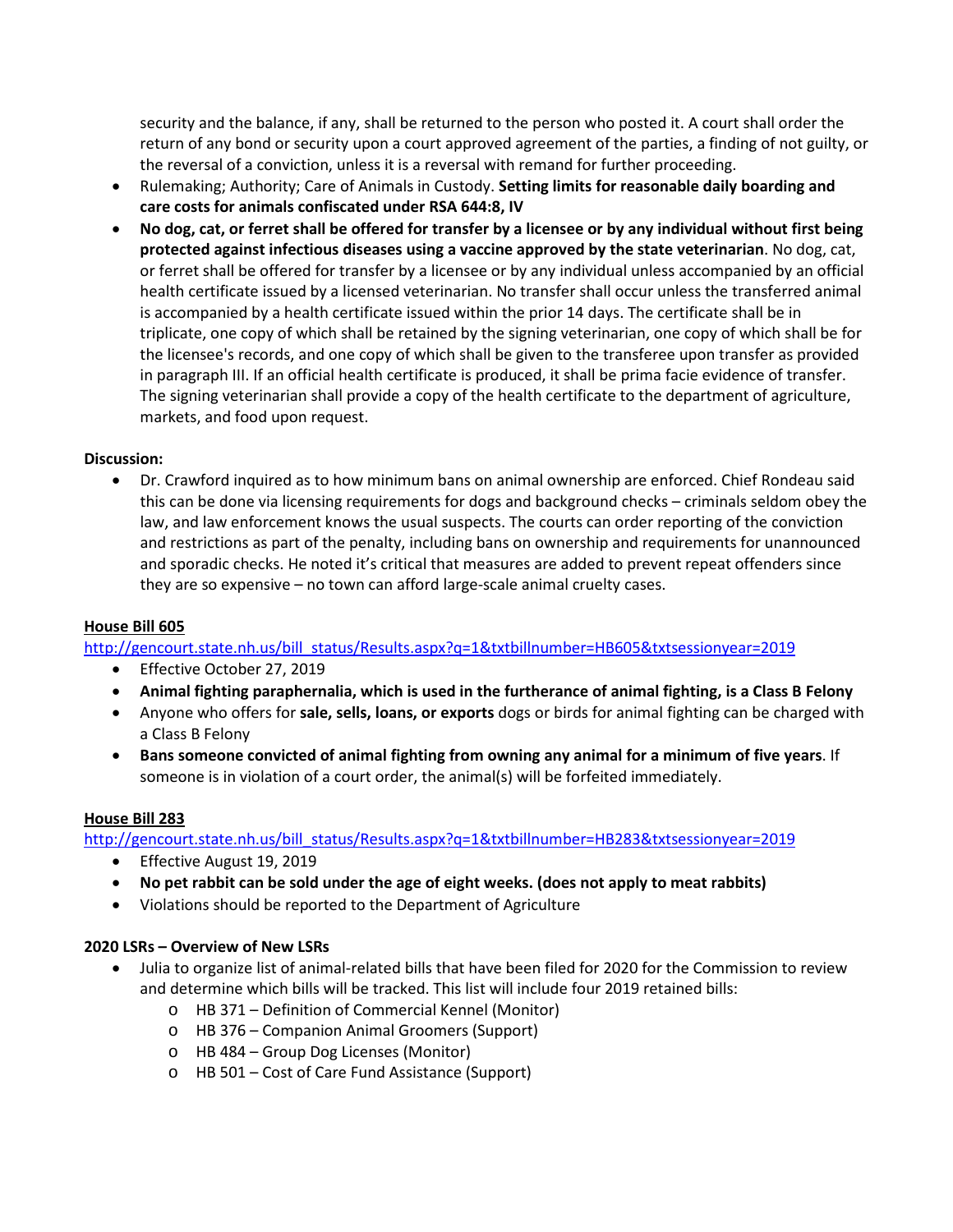- George said wildlife bills are no longer being tracked by the Commission. Dr. Zezula noted that there are wildlife cruelty issues that have come up recently, with the latest example being the duck that was killed by high school football players. She said there was nothing Fish & Game could do since non-captive wildlife isn't protected, but it does bring up concerns about The Link.
- Next Steps: Julia to send 2020 LSR's list to members prior to the October meeting.

# **Possible LSR – Mental Incapacity**

- Dr. Zezula took over as Chair during this discussion. Trish spoke as private citizen.
- Trish is exploring the development of state legislation to address an issue that occurs in animal cruelty cases that involve mental illness and the hoarding of animals. If defendants are found to be incompetent to stand trial, then they do not have a culpable state of mind to commit a crime. As a result, if animals are seized from a hoarder's property and the defendant is found unfit to stand trial, the animals are returned to the owner despite the person's inability to care for them. Trish experienced this in a Derry case – 37 animals were seized in 2015, the defendant was found incompetent to stand trial in 2016, and the animals went back to the owner in 2017.
- This bill may be written to require examiners to determine competency to own animals in addition to competency to stand trial. Dr. Zezula said the language in HB 459 that passed—which addresses the need to consider an animal's health and wellbeing—may be helpful, and recommends Trish look at child protective laws. Chief Rondeau thinks this issue requires a separate bill and that it's a great idea that is long overdue. Not only are animals suffering under this system, but the taxpayers are on the hook for the cost to care for the animals. These are cases with a lot of animals, and law enforcement is being set up for failure – they don't want to get involved in hoarding situations if the animals are going to be returned to the owner. Jennifer said the bill needs to be constitutional in how it addresses the denial of property. Chief Rondeau suggested revising the definition of animals as property, and George noted that legislation had been considered that created three classes of property: intellectual, personal, and living. Trish said she is watching how this issue is being addressed in other states.
- Chief Rondeau compared this issue to cases with in rem forfeiture (crimes against property) and there is a shift from criminal to civil. For example: there is a complaint of animal cruelty – law enforcement brings a case – the defendant is found incompetent to stand trial – charges are dropped and the case shifts from criminal to civil with in rem jurisdiction – animals are not returned to the owner.
- Heather recommended that Trish reach out to Representative Katherine Rogers, who has organized an Animal Protection Caucus.

## **Goals for 2020 Subcommittees**

- Cruelty Cases Eber & Faria
	- $\circ$  Trish asked how to obtain this information moving forward the next collections will be at the end of 2019 and 2020. Jennifer noted they included recommendations in their report. Chief Rondeau said a top-down approach will be most effective (i.e., reporting requirements need to start at the Governor or Attorney General to force compliance by the county attorney, police, and animal control officers. Sheila noted that most animal control officers don't input information from animal cruelty investigations because they don't have access to reporting software. Trish requested more information to better understand where holes exist in the current animal cruelty reporting structure.
	- o Next Steps: Trish and Jennifer to regroup. Sheila to send email to Trish explaining the reporting process for animal control officers.
- Legislation Cook & Seeley